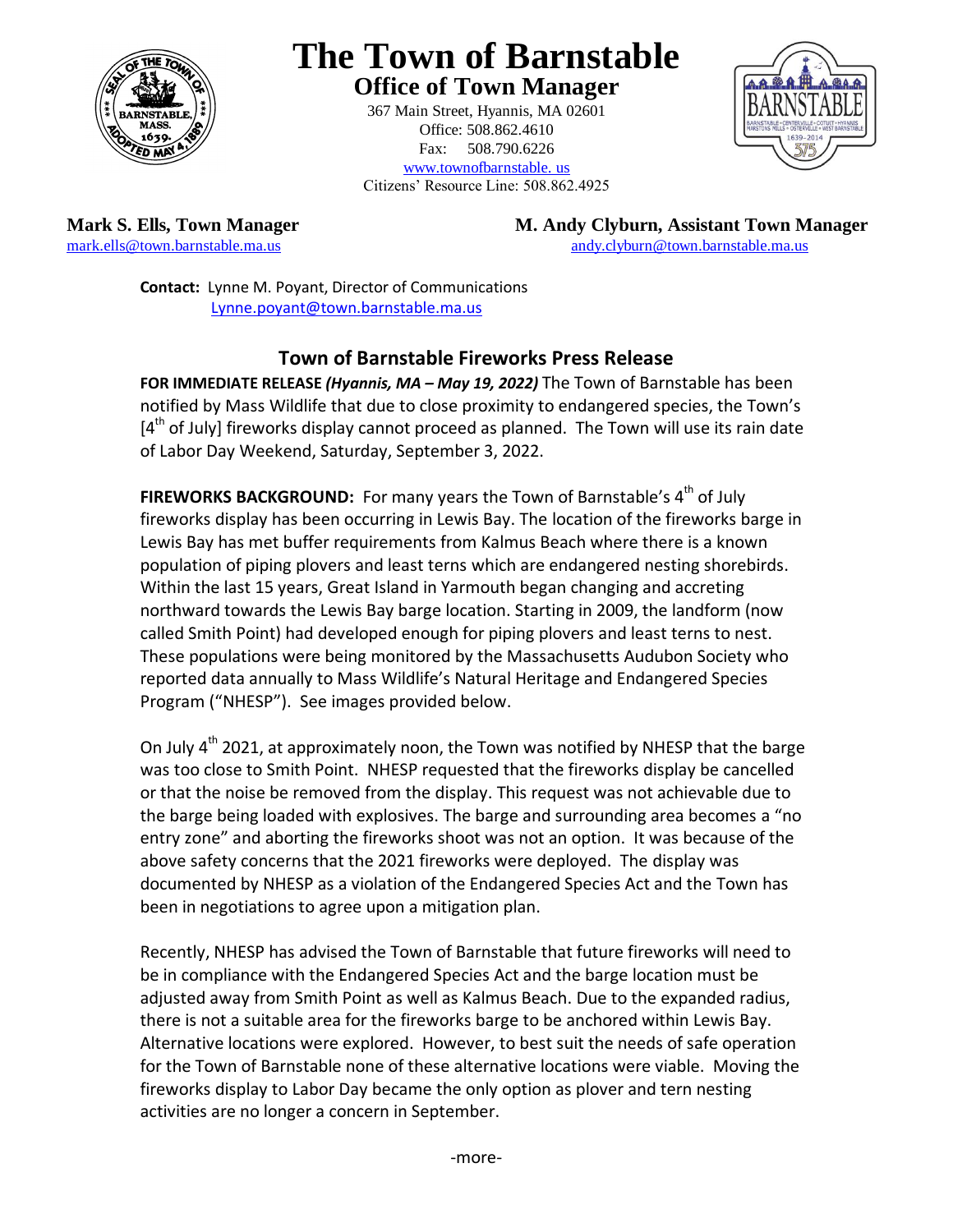# 2007 Aerial With Fireworks Barge Location



Figure 1: Barge location as approved in 2007. Piping plover (state and federally listed "threatened") and least tern (state listed "special concern") identified on Kalmus Beach.

#### 2017 Aerial With Fireworks Barge Location



Figure 2: Approximate barge location as approved in 2007 with new land forms extending from Great Island called "Smith Point." Piping plover (state and federally listed "threatened") first noted on Smith Point in 2009 and least tern (state listed "special concern) first identified on Smith Point in 2017.

A variety of celebrations for July  $4<sup>th</sup>$  will be held in the Town's villages. The information we have received to date is listed below.